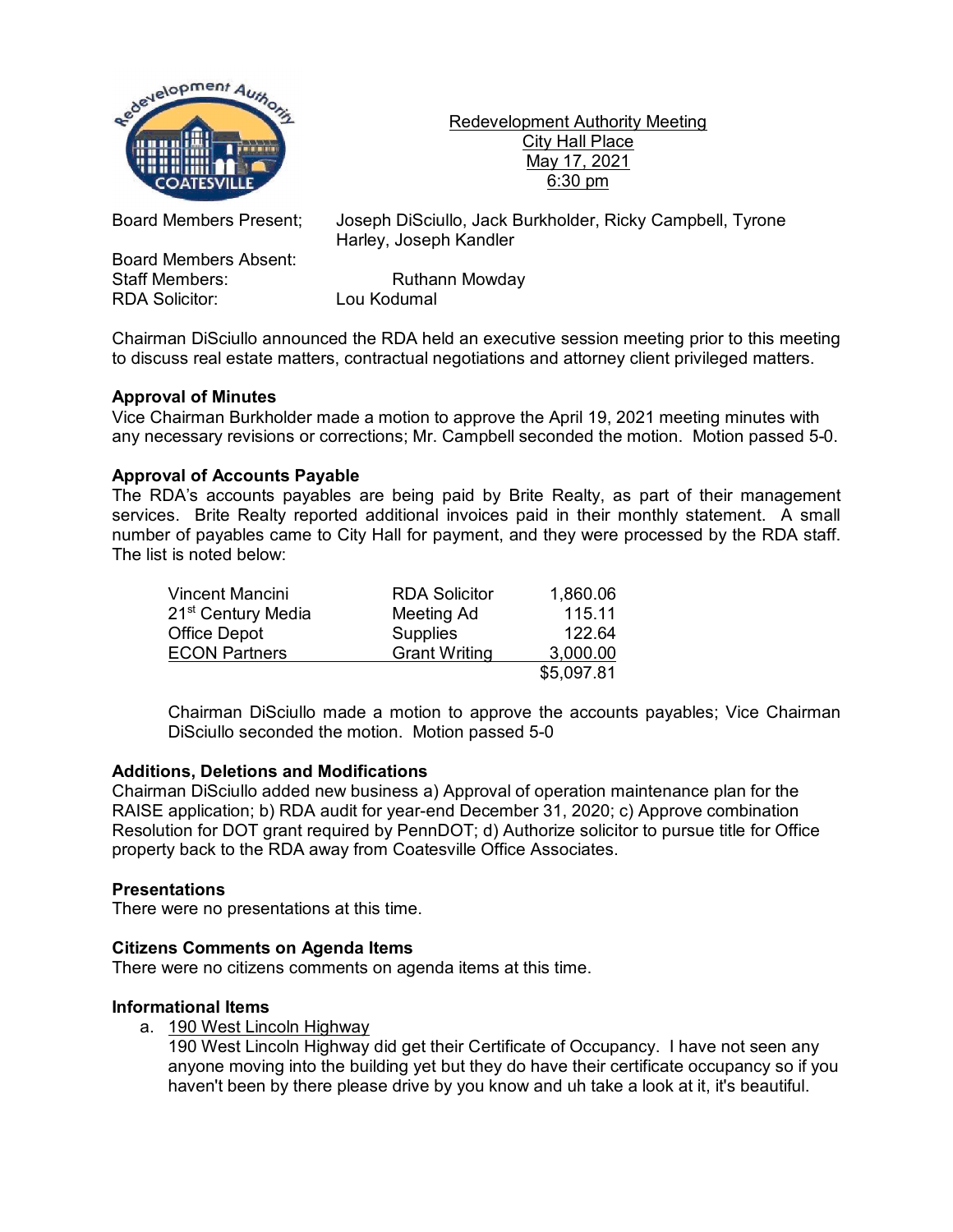# b. IDG Development – NSEC Project/Flats

Chairman DiSciullo explained we have received some information from NSEC on the Flats project. They submitted some information. They are required to with the monthly reports. They will be working by July 15th on the Riverwalk easement like that's between the developer and the City. They are also working with the city and expect to have it done by August 1st on some ordinance issues. They are working with both the City and Valley Township on Ordinance issues again by August 1. As is when they expect approval they expect to get zoning approval from the City by October  $1^{st}$  Zoning Approval from Valley Township by August 1, 2021. The rear property of the property has a three-acre parcel that is part of Valley Township. They expect to have Stormwater Management approval by January 5th of 2022 from Both the City and Valley Township and expect to have all the utility approvals from the City and the Valley Township by February 1, 2022. The anticipate having the necessary highway permits for both the City and Valley Township and expect by March 1 to have a building permit the environmental approvals are going to be based on their due diligence. I guess they have to do some additional studies before they can give us a date when they anticipate having that completed their ongoing expected timeline for funding commitments the philanthropical piece that they have is they've early support from cycling enthusiasts. They expect to have renderings later this month to be able to show potential investors and supporters public financing. They expect by the end of May or early June to have a list of what public money they would like to go after debt financing. They have talked to several their banks and they are revising their pro form at this time their private and equity capital. They expect to work on that in the second quarter and that is once they have the renderings and so forth to be able to show potential investors.

c. Brandywine Dam

We did get an update the Brandywine Dam. I passed the information along to Todd's tree service so he can contact the gentleman at Cleveland to get access in there to get those trees. I will follow up with him and see when he plans on doing that work.

### **New Business**

### a. Receive and consider approval of the Operation Maintenance Plan for the RAISE Application

Vice Chairman Burkholder made a motion to approve the operation maintenance Plan for the RAISE Application; Mr. Kandler seconded the motion. Motion passed 5-0.

The Operating and Maintenance plan for the proposed garage, which needs to be included in the BUILD Grant/RAISE application grant to try to get the funding we need to build garage.

- b. Receive and consider RDA audit for year-end December 31, 2020 Mr. Harley made a motion to approve the RDA audit for year end December 31, 2020; Chairman DiSciullo seconded the motion. Motion passed 5-0.
- c. Receive and consider the Combo Resolution for DOT Grant required by PennDOT Mr. Kandler made a motion to approve the Combo Resolution for DOT Grant required by PennDOT; Mr. Campbell seconded the motion. Motion passed 5-0.

The Resolution is required by PennDOT, basically it's authorizing the Chairman and the Vice Chairman of the RDA to submit the invoices to DOT grants and that's how we get